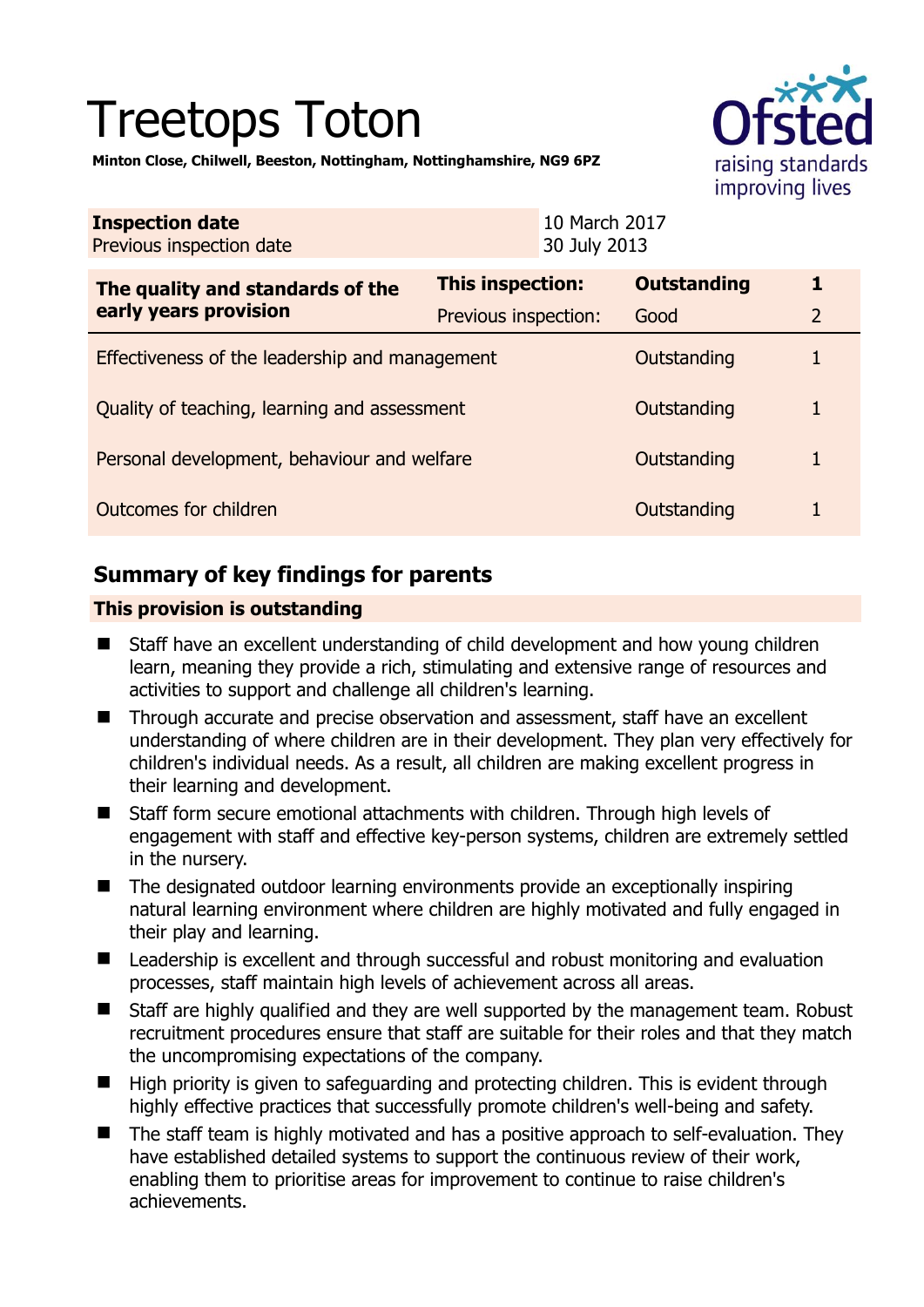## **What the setting needs to do to improve further**

### **To further improve the quality of the early years provision the provider should:**

■ continue to provide professional development opportunities for staff, in order to maintain the high-quality standards of care already provided.

## **Inspection activities**

- The inspector observed the quality of teaching during activities indoors and outdoors and assessed the impact this has on children's learning.
- The inspector completed a joint observation with the nursery manager.
- The inspector held a meeting with the management team. She looked at relevant documentation, such as policies and procedures and evidence of the suitability of staff working in the nursery.
- The inspector spoke to some parents during the inspection and took account of their views.

#### **Inspector**

Tracy Hopkins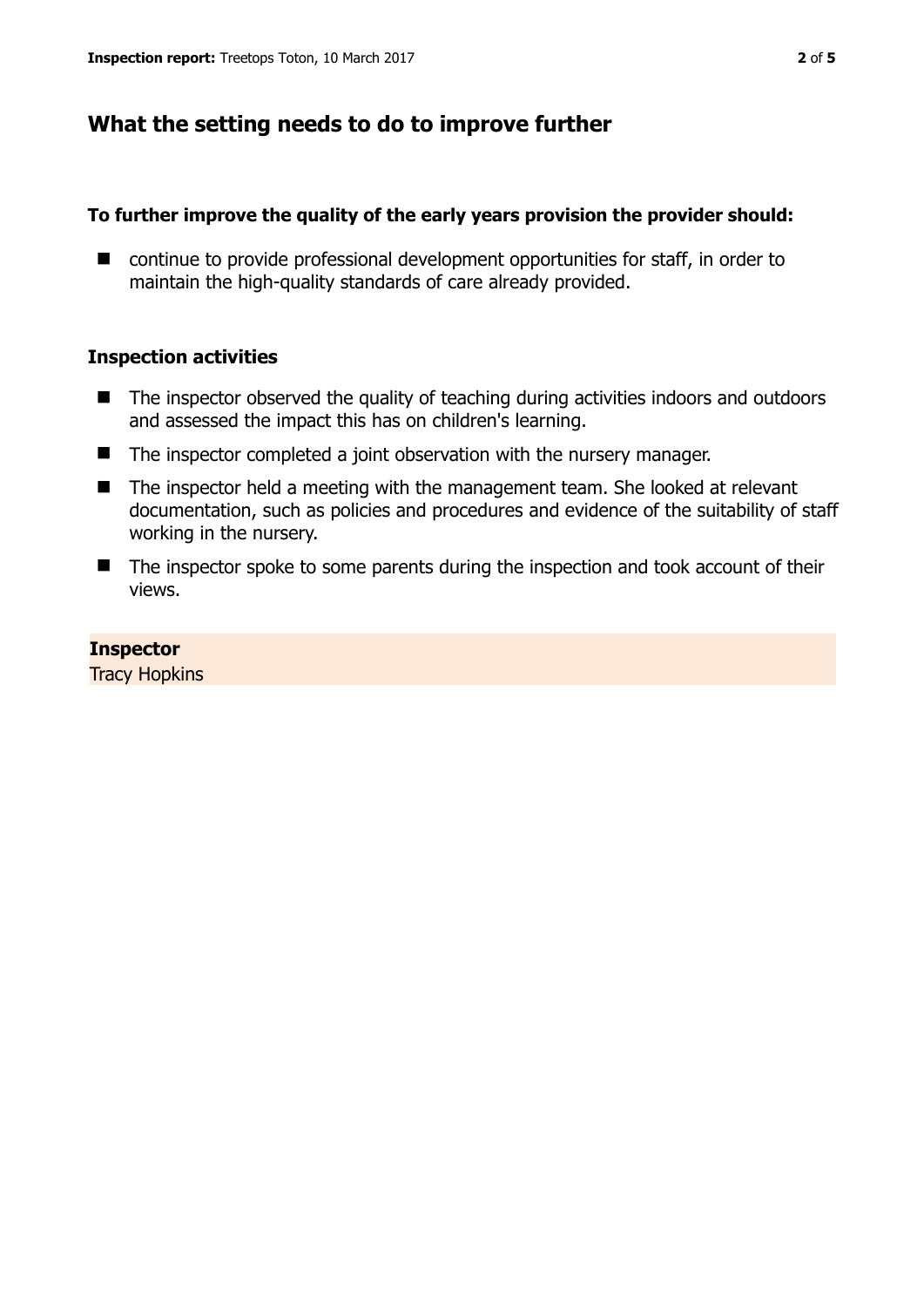# **Inspection findings**

## **Effectiveness of the leadership and management is outstanding**

The arrangements for safeguarding are effective. Staff have an excellent knowledge of the procedures they should follow if they are concerned about a child. The management team tests staff knowledge through daily quiz style questions. This is one of the ways in which staff keep their knowledge up to date. Staff regularly attend training courses that promote their expert skills and knowledge to the fullest potential. Staff are effectively deployed based on their skills and qualifications. Highly qualified and experienced staff are paired with newer staff to mentor, support and raise the quality of teaching without delay. Staff are ambitious to continue their learning. The management team recognises the importance of continuing to provide professional development opportunities, in order to help maintain the outstanding provision. Partnerships with parents and other early years professionals are superb. Parents have resounding praise for the staff, the quality of teaching and the way the well-being of their children is promoted.

## **Quality of teaching, learning and assessment is outstanding**

Staff are creative and innovative in extending children's learning through their interests. For example, the staff in the toddler room lead an active story session outside. This experience enriches children's all-round skills. Children start to learn about self-care by getting dressed in appropriate clothing. They search for a bear following the story and have to go through a variety of textures, such as grass, mud and water. Staff extend this learning as children take their boots and socks off to experience these textures on their bare feet. Children are exceptionally well engaged and excited to learn. They are encouraged to be highly independent. Children show exceptional pride in their achievements and are confident to share what they have done well with staff and their friends. They know how they can achieve further and are eager to learn.

## **Personal development, behaviour and welfare are outstanding**

Children's behaviour is exemplary. They have an exceptionally clear understanding of what is and is not acceptable. Staff sensitively develop children's awareness of the consequences of their words and actions. They teach children basic rules extremely well and show them how to be respectful. The children are kind, sensitive and thoughtful towards each other. Staff promote children's understanding of the importance of fresh air, daily exercise and hygiene. Children's well-being is further supported by the provision of healthy meals and snacks, that the children participate in the preparation and the serving of. Mealtimes are a social occasion as children join together to enjoy each other's company.

#### **Outcomes for children are outstanding**

Children of all ages are eager to join in and they happily explore their environment. For example, toddlers enjoy scooping oats and tipping them from bowl to bowl. Older children use a wide range of material and media. Staff share information with each other and plan to promote children's next steps in learning from the outset. All children make consistently high rates of progress in their learning. They are extremely well prepared for the next stage in their learning and the move to school.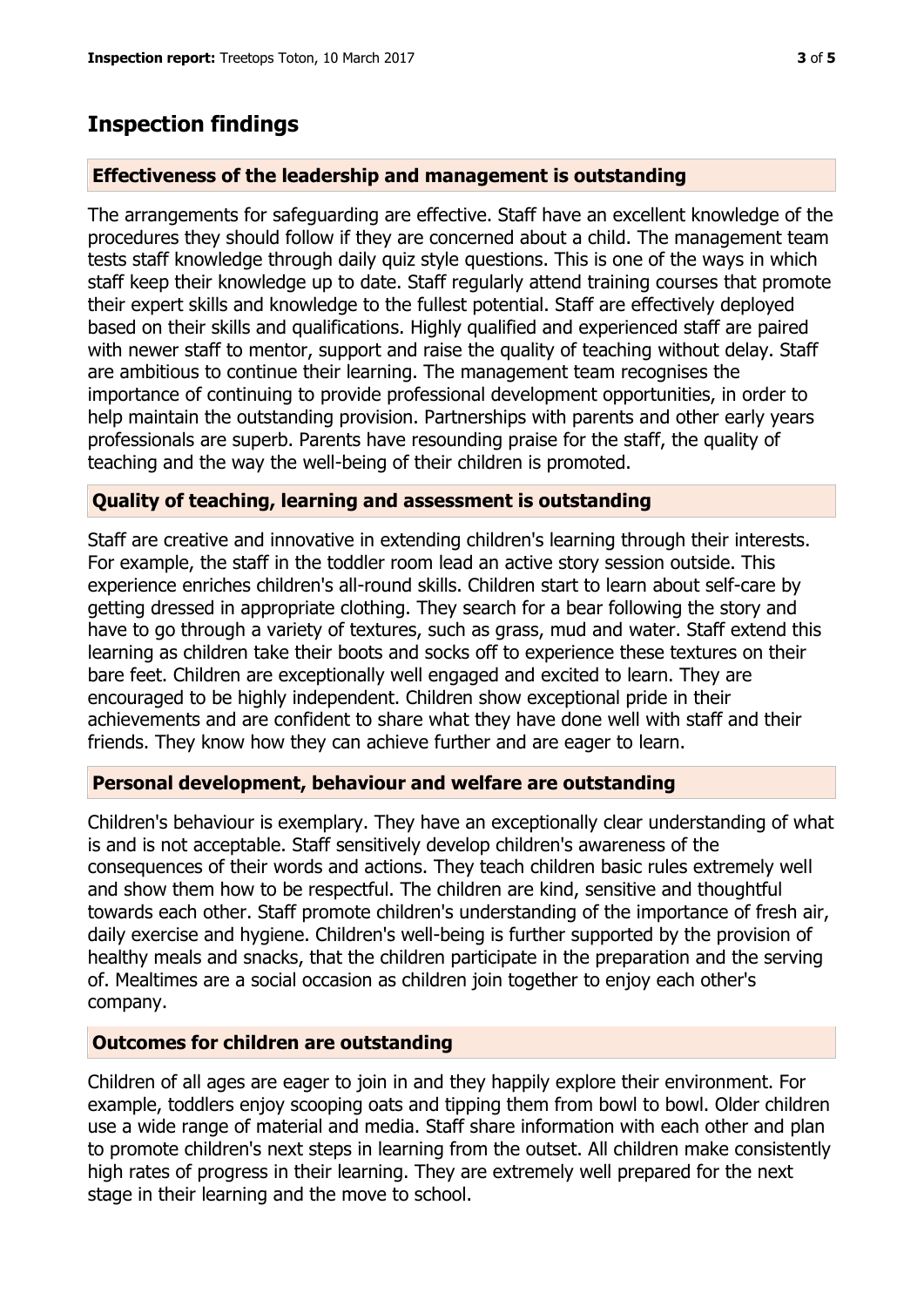## **Setting details**

| Unique reference number                             | EY282318                                               |  |  |
|-----------------------------------------------------|--------------------------------------------------------|--|--|
| <b>Local authority</b>                              | Nottinghamshire                                        |  |  |
| <b>Inspection number</b>                            | 1064556                                                |  |  |
| <b>Type of provision</b>                            | Full-time provision                                    |  |  |
| Day care type                                       | Childcare - Non-Domestic                               |  |  |
| <b>Registers</b>                                    | Early Years Register, Compulsory Childcare<br>Register |  |  |
| Age range of children                               | $0 - 4$                                                |  |  |
| <b>Total number of places</b>                       | 65                                                     |  |  |
| Number of children on roll                          | 78                                                     |  |  |
| <b>Name of registered person</b>                    | <b>Treetops Nurseries Limited</b>                      |  |  |
| <b>Registered person unique</b><br>reference number | RP900833                                               |  |  |
| Date of previous inspection                         | 30 July 2013                                           |  |  |
| <b>Telephone number</b>                             | 0115 9732311                                           |  |  |

Treetops Toton was registered in 2004. The nursery employs 20 members of childcare staff. Of these, 12 hold appropriate early years qualifications at level 3 or above. The nursery opens Monday to Friday, 7.30am until 6pm, closing for bank holidays. The nursery provides funded early education for two-, three- and four-year-old children.

This inspection was carried out by Ofsted under sections 49 and 50 of the Childcare Act 2006 on the quality and standards of provision that is registered on the Early Years Register. The registered person must ensure that this provision complies with the statutory framework for children's learning, development and care, known as the early years foundation stage.

Any complaints about the inspection or the report should be made following the procedures set out in the guidance 'Complaints procedure: raising concerns and making complaints about Ofsted', which is available from Ofsted's website: www.gov.uk/government/organisations/ofsted. If you would like Ofsted to send you a copy of the guidance, please telephone 0300 123 4234, or email enquiries@ofsted.gov.uk.